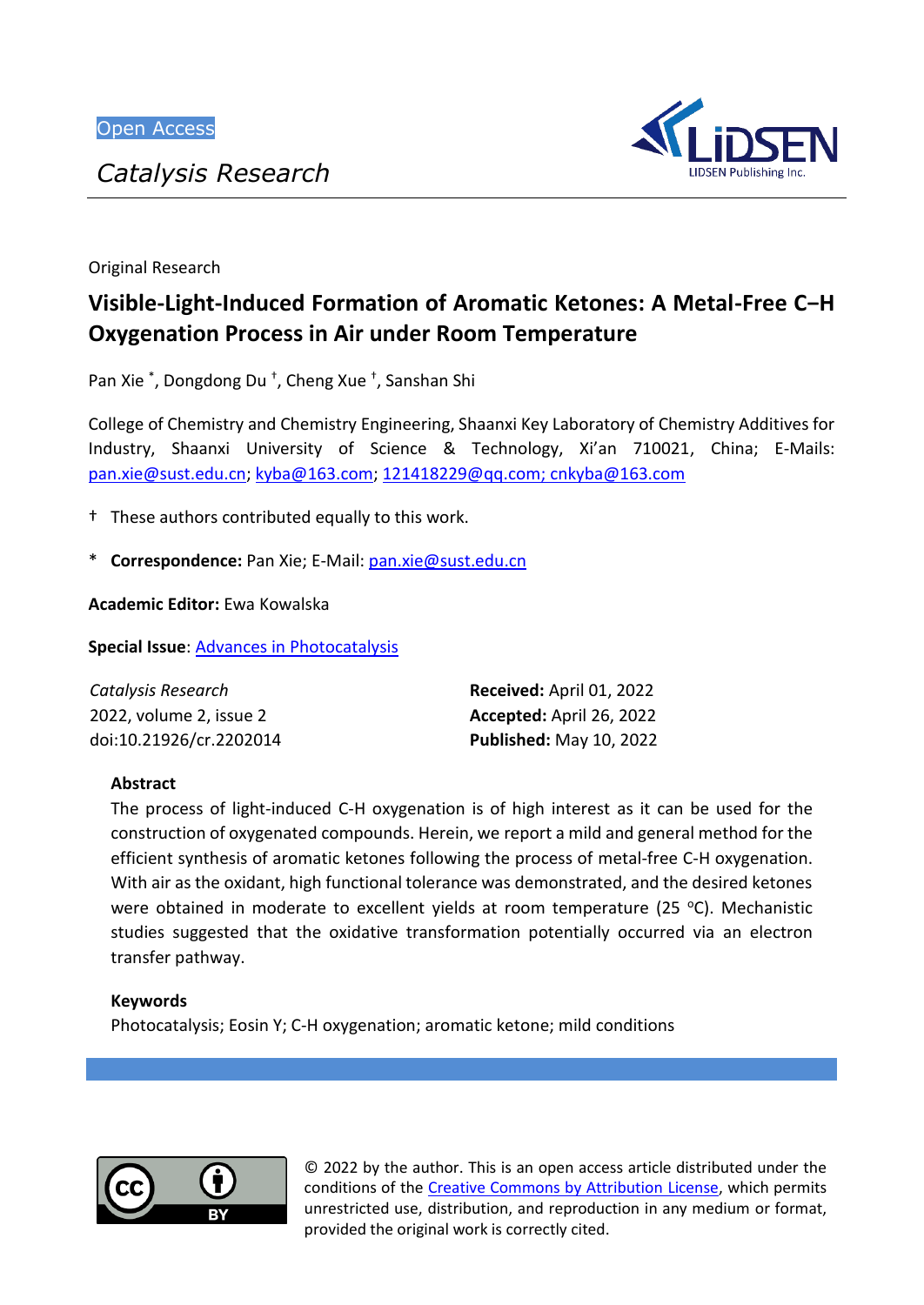#### **1. Introduction**

Aromatic ketones are important structural motifs that are widely present in an array of pharmaceutically active molecules and natural products (Figure 1) [1-7]. Therefore, the construction of this valuable structural motif has drawn tremendous attention from synthetic chemists. To date, numerous strategies have been developed for the synthesis of the oxygen-containing skeletons [8- 11]. Among the many types of synthetic methods developed over the years, the direct C-H oxygenation method is the most important, as C-H bonds are present in abundance in organic compounds [12-18].



**Figure 1** Drug molecules containing an aromatic ketone motif.

Earlier, hypervalent metals or peroxides were indispensable in C-H oxygenation reactions [19- 30]. However, the formation of metal wastes and operational risks restricted the development of this strategy.  $O_2$  is the "greenest" oxidant as the only by-product formed during oxidation in the presence of oxygen is H<sub>2</sub>O [31, 32]. Thus, intense efforts have been made to develop O<sub>2</sub>-based C-H oxygenation processes. As a result, various aerobic oxidation reactions to oxidize C-H bonds have been developed to produce aromatic ketones. Generally, *N*-hydroxyphthalimide (NHPI) or the process of transition-metal induced homogeneous catalysis process drives the aerobic oxidation reactions [33-39]. Some heterogeneous catalysts have also been developed over the years for the C-H oxygenation processes [40-44]. However, these reactions proceed under harsh conditions, and the catalysts used are expensive. These hinder the practical applications of these strategies.

Compared to thermal reactions, light-induced processes can often proceed well under mild reaction conditions [45-57]. Many groups tried to apply this strategy to the area of C-H oxygenation [58-63]. To date, transition-metal-catalysts are indispensable in nearly all light-driven C-H aerobic oxidation processes. However, fine-chemical industries, especially the pharmaceutical industries, prefer to avoid the use of transition-metal-based systems because the leaching metal in the final products limits the application of the processes (Scheme 1). Therefore, it is important to develop metal-free catalytic systems to realize the C−H aerobic oxygenation process. We developed an efficient metal-free aerobic C-H oxygenation process for the generation of aromatic ketones.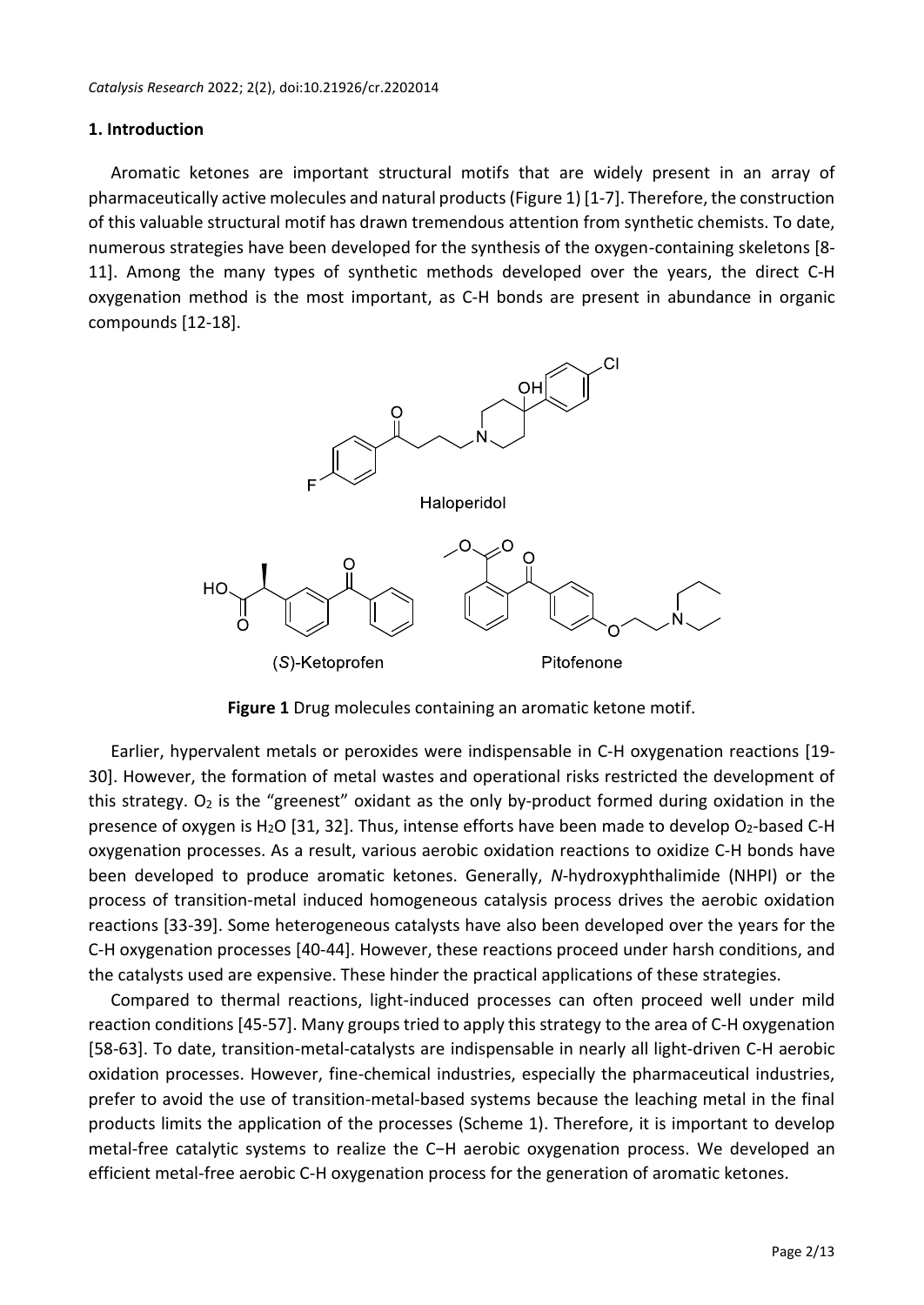**Traditional C-H oxygenation**  $NalO<sub>4</sub>$ , Ce(NH<sub>4</sub>)<sub>2</sub>(NO<sub>3</sub>)<sub>6</sub>, MnO<sub>2</sub><br>H<sub>2</sub>O<sub>2</sub>, t-BuOOH, t-BuONO, Oxone Drawback: Metral waste, toxic oxidants, operation risk **Aerobic oxidation** NHPI-Co-based catalytic system Heterogeneous catalysts **Drawback:** Slightly harsh reaction conditions, expensive catalysts or ligands Photocatalytic aerobic oxidation Homogeneous catalysis CF<sub>3</sub>SO<sub>2</sub>Na/O<sub>2</sub>, FeCl<sub>3</sub>/LiBr Ag/AgBr/TiO2, Ni/g-C<sub>3</sub>N<sub>4</sub> Heterogeneous catalysts **Drawback:** Expensive catalyst, toxic solvents This work R Blue LED, Room temperature Up to 94% yield Metal-free system, Good functional group tolerance



## **2. Results and Discussion**

Given our previous experience with the construction of aromatic ketones [64-66], the oxidation of ethylbenzene was chosen as the model reaction (Table 1). The most common organic dyes were first examined as catalysts because they can be used as efficient photosensitizers to promote some radical reactions under illumination conditions. Eosin Y demonstrated the best catalytic activity during the production of acetophenone which was obtained in a 65% yield. A decrease in the catalyst loading resulted in poor results. When the catalyst loading was increased to 10 mol%, the yield increased to 88%. A continuous increase in the catalyst loading did not result in a significantly improved yield. Hence, 10 mol% of Eosin Y was used as the catalyst for further studies. The solvent effect was studied, and the results suggested that  $CH<sub>3</sub>CN$  was the best reaction solvent. It was also observed that only a trace amount of the product could be obtained under solvent-free conditions (entry 13). The use of  $O_2$  instead of air did not improve the reaction yield, and a similar result was obtained. Besides, only a trace amount of product was obtained when white LED was used as the light source. Finally, results from control experiments demonstrated that the absence of the photocatalyst or light completely inhibited the reactions.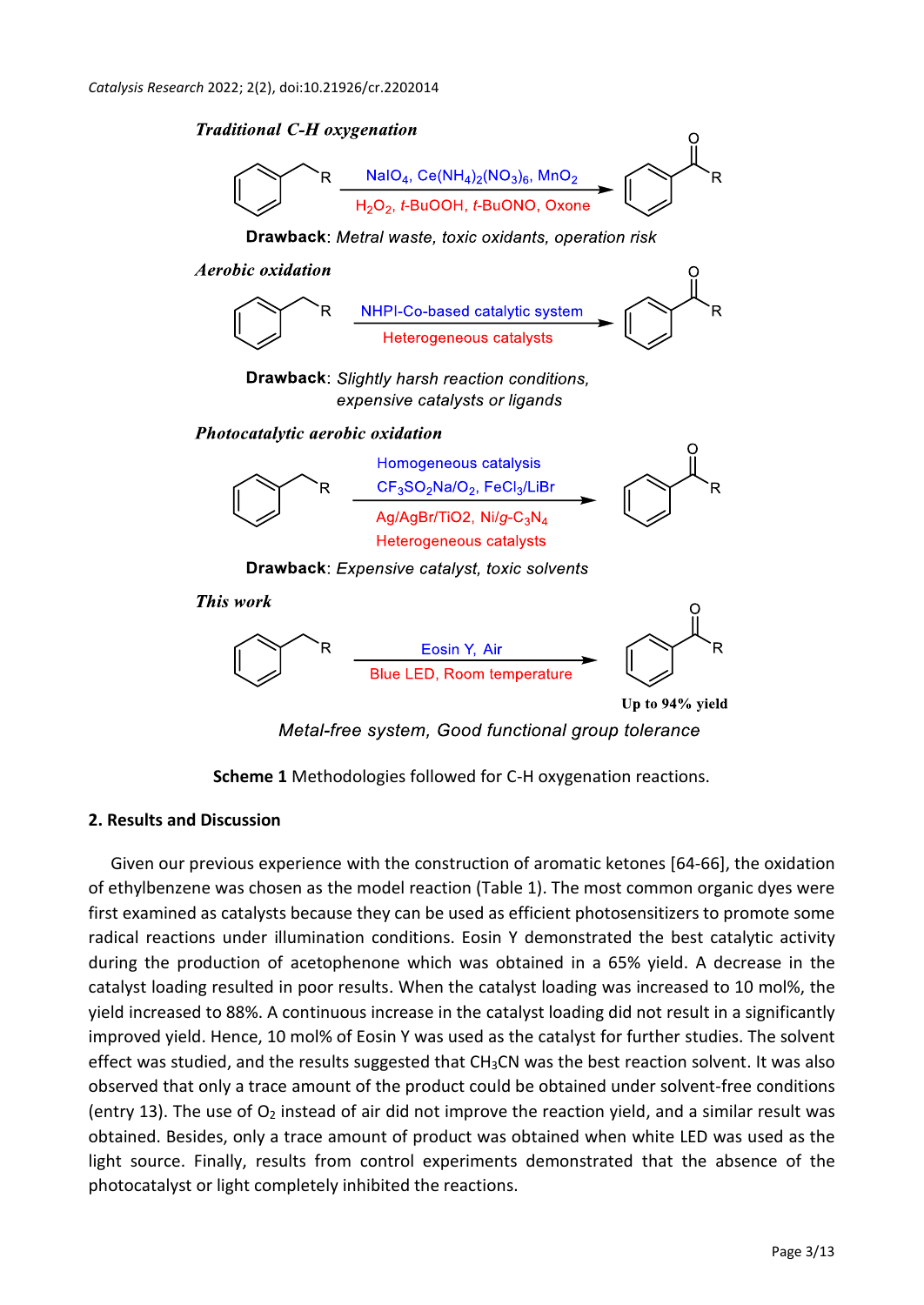|                |               | Photocatalyst                              | O                            |              |
|----------------|---------------|--------------------------------------------|------------------------------|--------------|
|                | 1a            | Blue Led (5 W), Solvent<br>Air, r.t., 24 h | 2a                           |              |
| Entry          | Photocatalyst | Catalyst loading                           | Solvent                      | Yield (%)[b] |
| $\mathbf{1}$   | Eosin Y       | 2 mol%                                     | CH <sub>3</sub> CN           | 65           |
| $\overline{2}$ | Rhodamine B   | 2 mol%                                     | CH <sub>3</sub> CN           | 42           |
| 3              | Rhodamine 6G  | 2 mol%                                     | CH <sub>3</sub> CN           | 47           |
| 4              | Fluorescein   | 2 mol%                                     | CH <sub>3</sub> CN           | 24           |
| 5              | Eosin Y       | 1 mol%                                     | CH <sub>3</sub> CN           | 45           |
| 6              | Eosin Y       | 5 mol%                                     | CH <sub>3</sub> CN           | 72           |
| 7              | Eosin Y       | 10 mol%                                    | CH <sub>3</sub> CN           | 88           |
| 8              | Eosin Y       | 20 mol%                                    | CH <sub>3</sub> CN           | 86           |
| 9              | Eosin Y       | 10 mol%                                    | <b>DMF</b>                   | 36           |
| 10             | Eosin Y       | 10 mol%                                    | Toluene                      | 49           |
| 11             | Eosin Y       | 10 mol%                                    | <b>DMSO</b>                  | 27           |
| 12             | Eosin Y       | 10 mol%                                    | <b>THF</b>                   | 35           |
| 13             | Eosin Y       | 10 mol%                                    | $\qquad \qquad \blacksquare$ | <b>Trace</b> |
| $14^{[c]}$     | Eosin Y       | 10 mol%                                    | CH <sub>3</sub> CN           | 84           |
| $15^{[d]}$     | Eosin Y       | 10 mol%                                    | CH <sub>3</sub> CN           | <b>Trace</b> |
| $16^{[d]}$     |               |                                            | CH <sub>3</sub> CN           | n.r.         |
| $17^{[e]}$     | Eosin Y       | 10 mol%                                    | CH <sub>3</sub> CN           | n.r.         |

**Table 1** Screening of reaction conditions [a].

[a] **1a** (0.5 mmol), Eosin Y, CH3CN (2.0 mL), air, room temperature (25 °C), blue LEDs (405-410 nm, 5 W), 24 h. [b] Yields were determined using the GC technique with n-dodecane as the internal standard.<sup>1</sup> n.r. = no reaction. [c]  $O_2$  instead of air. [d] White LED (6000 K, 5 W) was used as the light source. [e] Reaction was carried out under dark conditions.

We determined the optimized conditions for the visible-light-induced C-H aerobic oxygenation process and used these conditions to determine the substrate scopes of the proposed method (Figure 2). Various phenylethane derivatives with electron-donating or withdrawing substituents at different positions were used to conduct the reactions. All reactions proceeded well, and the corresponding ketones were obtained in moderate to good yields. To our delight, a series of functional moieties, such as methoxy (**1e** and **1f**), halide (**1 g**-**<sup>1</sup> j**), hydroxyl (**1 k**), and nitro (**1 l** and **1 m**), was well tolerated under the optimized reaction conditions. Both *α*-and *β*-ethyl naphthalenes could also be used to conduct the reactions following the proposed protocol. The desired products were obtained in 65% and 74% yields, respectively.

<u>.</u>

<sup>1</sup> . To speed up the process, the GC technique was used to optimize the reaction conditions. The reaction was very clean and only ketone was obtained. C-C bonds were not cleaved and oxidation products and aromatic carboxylic acids were detected using GC and TLC techniques.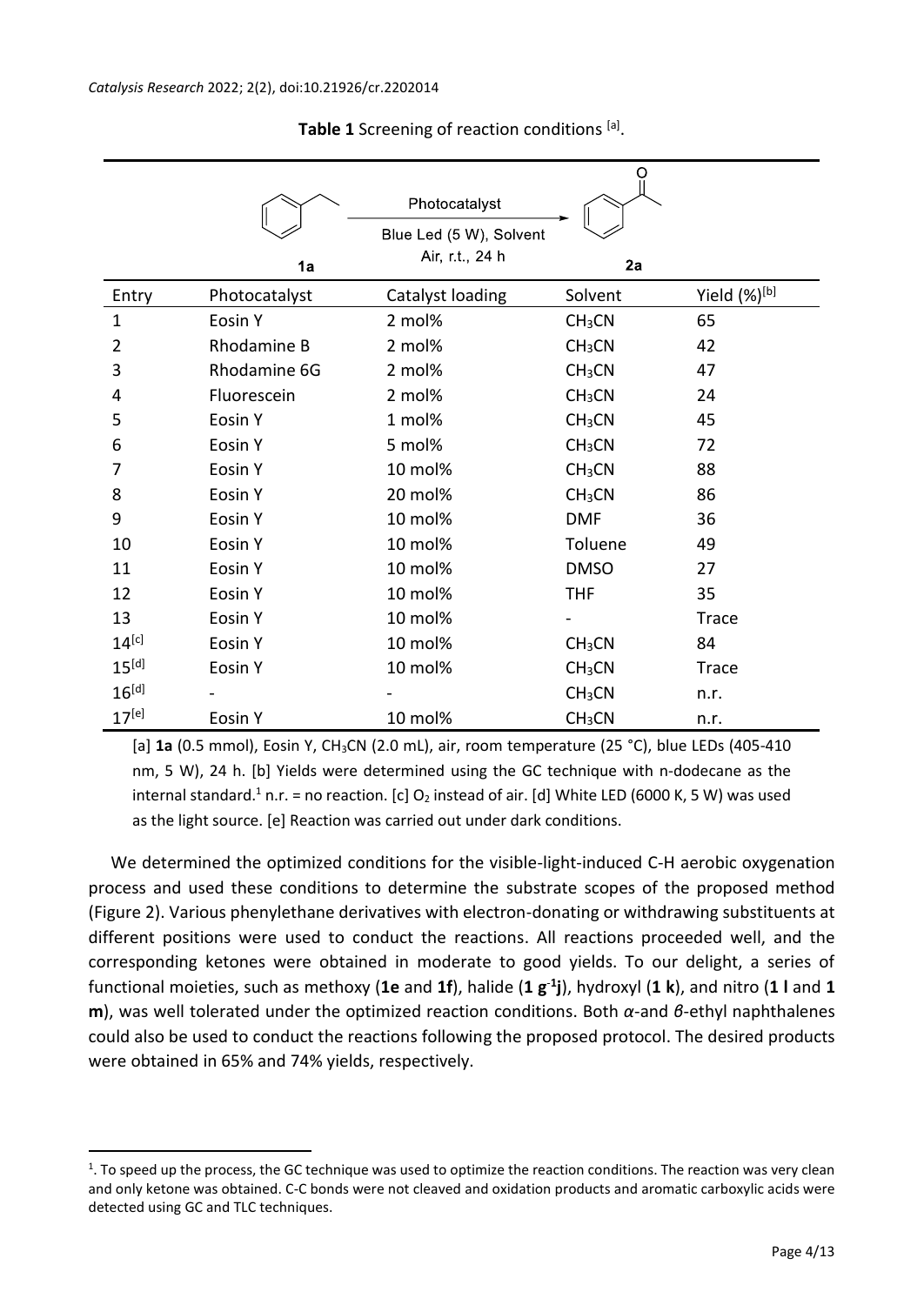

Figure 2 Substrate scope of aryl alkanes <sup>[a]</sup>. [a] *Reaction conditions*: 1 (0.5 mmol), Eosin Y (10 mol%), CH<sub>3</sub>CN (2.0 mL), air, room temperature (25 °C), blue LEDs (405-410 nm, 5 W), 24 h. Isolated yields have been presented.

Next, diaryl methanes were oxidized under the same reaction conditions. To our delight, significantly high electronic effects were not exerted on this substrate (Figure 3). When the reactions were carried out with starting materials containing a methyl group (**3b** and **3c**) or chlorine atom (**3d**), similar reactivity was observed, and the corresponding ketones were obtained in excellent yields. It is noteworthy that the reactions with fluorene (**3e**) or xanthene (**3f**) also proceeded smoothly, and the products were obtained in 90% and 94% yields, respectively.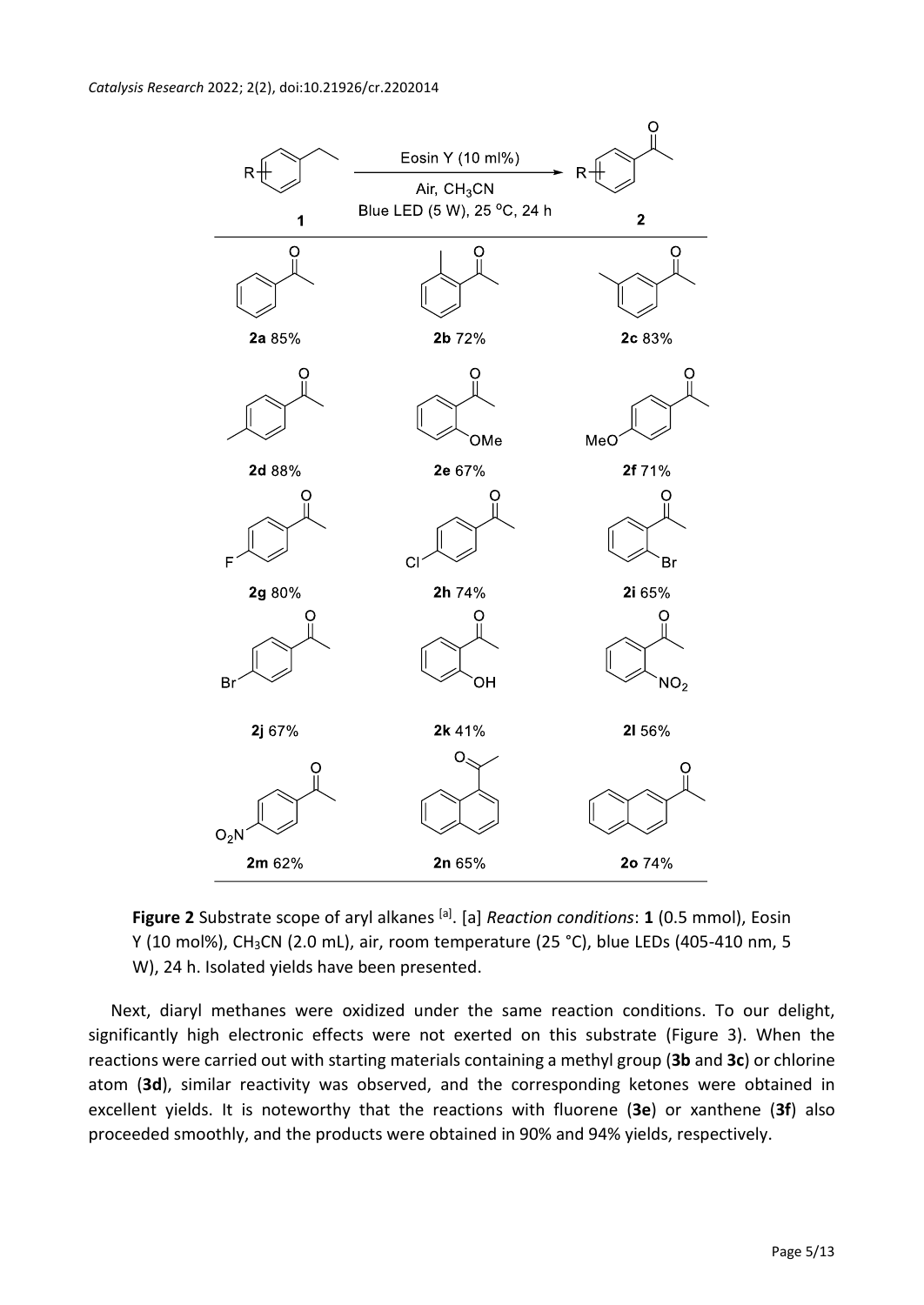

Figure 3 Substrate scope of diarylmethanes <sup>[a]</sup>. [a] *Reaction conditions*: 3 (0.5 mmol), Eosin Y (10 mol%), CH3CN (2.0 mL), air, room temperature (25 °C), blue LEDs (405-410 nm, 5 W), 36 h. The isolated yields have been presented.

Experiments were conducted under conditions of low catalyst loading to demonstrate the practical use of the proposed strategy (Scheme 2). To our delight, the products were obtained in good yields under low catalysts loading conditions. Good product yields were obtained even when only 1 mol% of Eosin Y was used to conduct the reactions. A 10 mmol-scale oxygenation reaction was carried out with diphenylmethane. Under these conditions, benzophenone was obtained in an 80% yield. The results revealed that the proposed methodology could be used for the efficient synthesis of aromatic ketones.

a) Low catalyst loading examination



**Scheme 2** Applicability of the proposed strategy.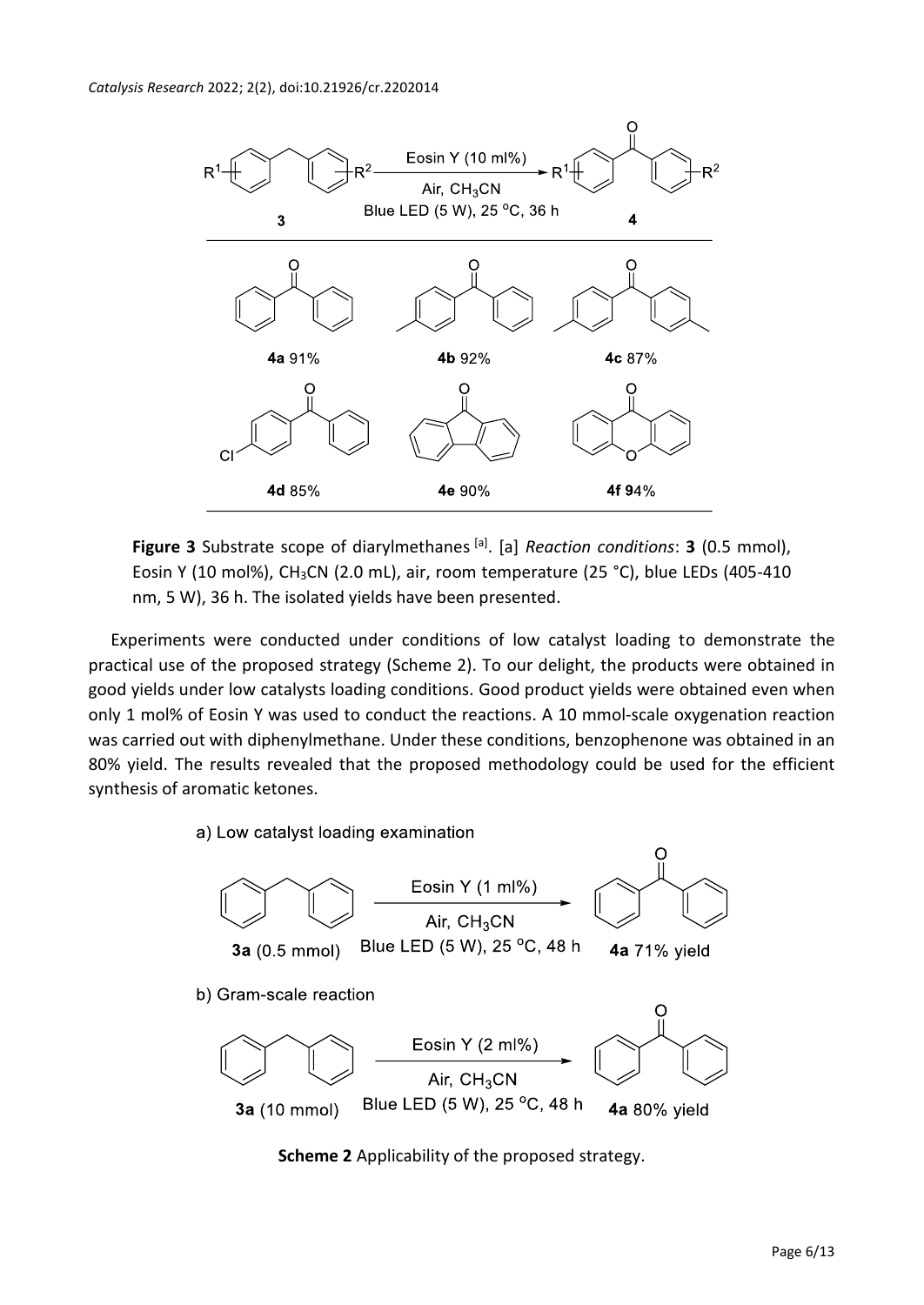Results from control experiments revealed that the reactions could be carried out in the absence of either light, photocatalyst, or air. To further investigate the reaction mechanism, some quenching reagents were used in the oxygenation process of diphenylmethane (Scheme 3). The addition of radical scavengers resulted in the complete inhibition of the oxidative reaction. Although no radical capture product was obtained, these results suggested that a free radical process might be involved. When CuCl<sub>2</sub> was added to the reaction mixture, the yield decreased significantly, indicating the occurrence of a single-electron process [67-70]. The yield further decreased when benzoquinone was introduced into the reaction system. This proved that superoxide radicals were associated with the oxidation process [15, 71, 72]. Finally, some isotope labeling experiments were also carried out. When  $H_2^{18}O$  was added to the reaction mixture,  $^{18}O$ -labelled products were not obtained. The reaction was carried out under an atmosphere of  $^{18}O<sub>2</sub>$  to detect the source of oxygen in the ketone, and the <sup>18</sup>O labeled product was obtained in 77% yield. The results confirmed that the oxygen in the product was supplied by the dioxygen moiety in the air.



**Scheme 3** Control experiments.

Based on the experimental results and previously reported studies, we proposed a reaction mechanism for the C-H oxygenation reaction (Scheme 4). The excited-state species of Eosin Y was first obtained via light irradiation which was then oxidized to Eosin  $Y^+$  by  $O_2$ . This process was accompanied by the generation of the superoxide radical anion. The reaction between Eosin Y<sup>+</sup> and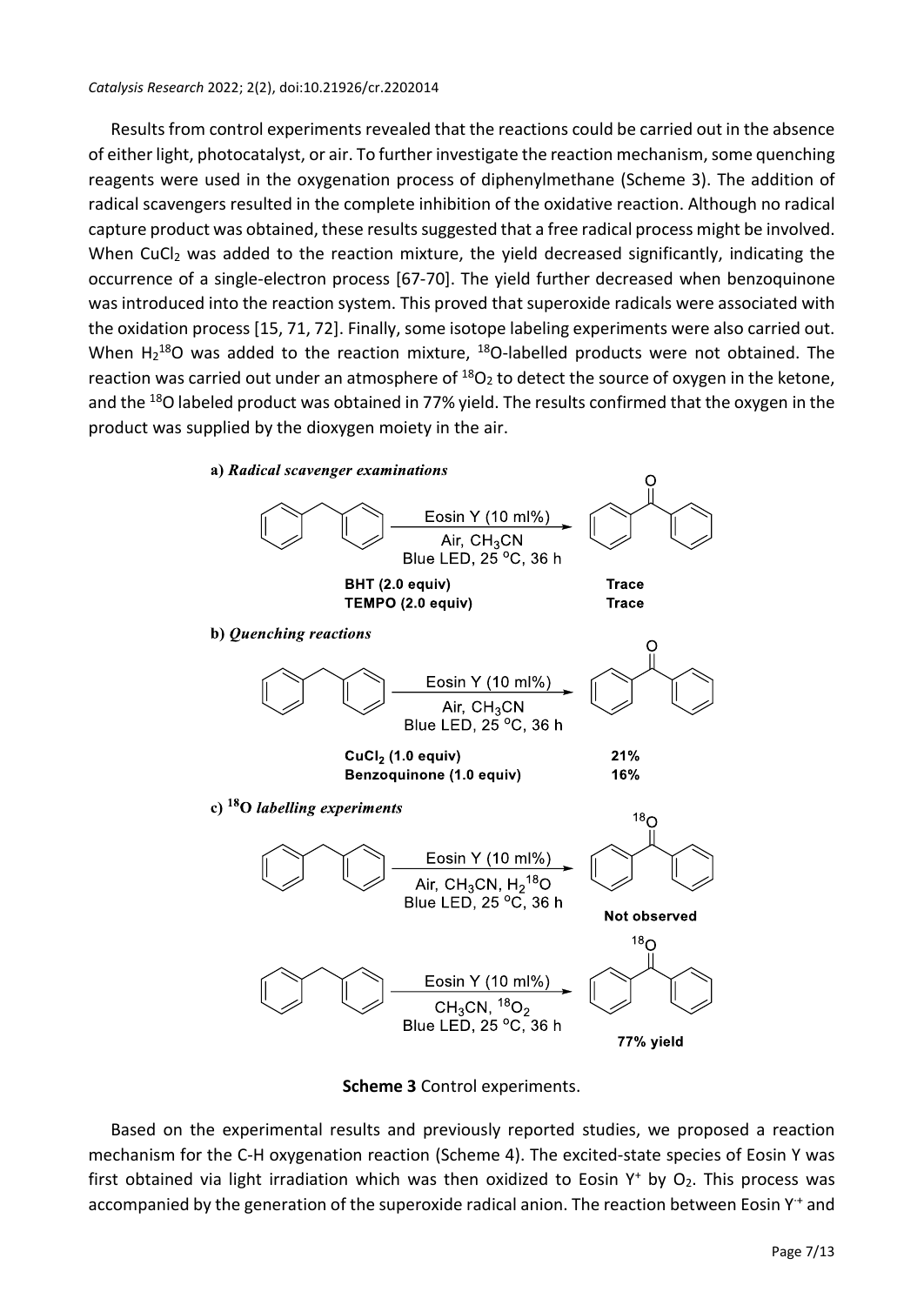aryl alkanes **1** results in the production of the radical cation **A**. Eosin Y was recovered to complete the photocatalytic cycle. The radical species **A** reacted with the superoxide radical anion to yield intermediate **B**. The final dehydration step results in the production of the target ketone product **2**.



**Scheme 4** Plausible mechanism for the C-H oxygenation reaction.

### **3. Conclusions**

In summary, a light-induced synthetic method for the synthesis of aromatic ketones has been developed following the C-H oxygenation process. Eosin Y was used as the photocatalyst, and air was used as the oxidant. The reaction proceeded smoothly at room temperature. Numerous sensitive functional groups are well-tolerated during the process, resulting in the production of the desired ketones in good to excellent yields. An excess of metal-based reagents was not used to conduct the reactions. Hence, the method can be effectively used in pharmaceutical industries. Results from mechanistic studies revealed that the reaction proceeded via an electron transfer pathway. Further mechanistic studies and studies on the applicability of the proposed method in pharmaceutical synthesis are underway in our laboratory.

#### **Acknowledgments**

This work was supported financially by the Shaanxi University of Science & Science and Technology Department in Shaanxi province (No. 2022JM-061).

#### **Author Contributions**

Pan Xie contributed to the conception of the study and manuscript preparation. Dongdong Du and Cheng Xue performed the experiment and contributed significantly to the analysis. Sanshan Shi helped perform the analysis with constructive discussions.

#### **Competing Interests**

The authors have declared that no competing interests exist.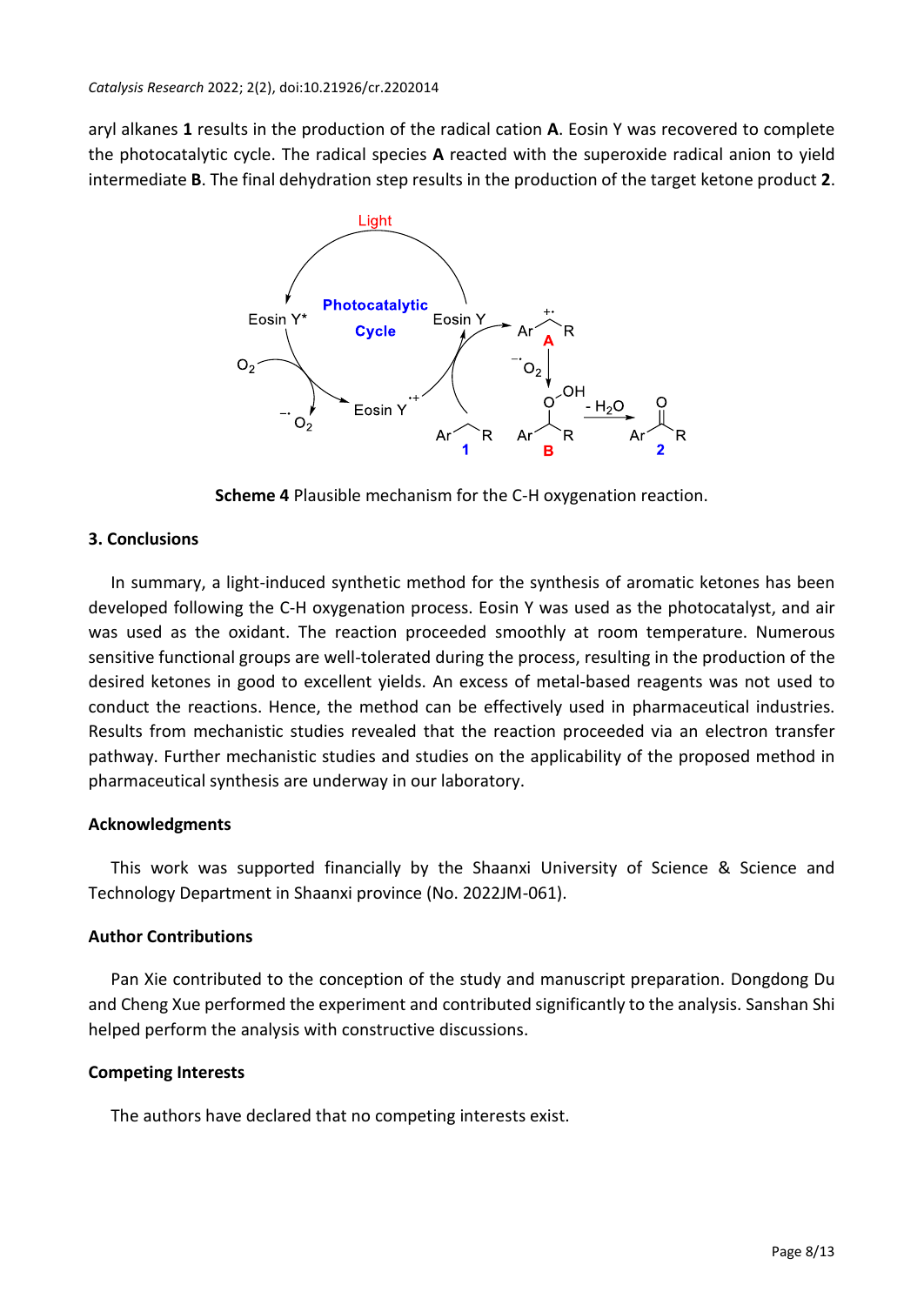#### **References**

- 1. Ukita T, Nakamura Y, Kubo A, Yamamoto Y, Moritani Y, Saruta K, et al. Novel, potent, and selective phosphodiesterase 5 inhibitors: Synthesis and biological activities of a series of 4-aryl-1-isoquinolinone derivatives. J Med Chem. 2001; 44: 2204-2218.
- 2. Fukuda M, Sekiya R, Kuroda R. A quadruply stranded metallohelicate and its spontaneous dimerization into an interlocked metallohelicate. Angew Chem Int Ed. 2008; 47: 706-710.
- 3. Yang HB, Ghosh K, Zhao Y, Northrop BH, Lyndon MM, Muddiman DC, et al. A new family of multiferrocene complexes with enhanced control of structure and stoichiometry via coordination-driven self-assembly and their electrochemistry. J Am Chem Soc. 2008; 130: 839- 841.
- 4. Kim H, So SM, Yen CP, Vinhato E, Lough AJ, Hong JI, et al. Highly stereospecific generation of helical chirality by imprinting with amino acids: A universal sensor for amino acid enantiopurity. Angew Chem Int Ed. 2008; 47: 8657-8660.
- 5. Albrecht K, Yamamoto K. Dendritic structure having a potential gradient: New synthesis and properties of carbazole dendrimers. J Am Chem Soc. 2009; 131: 2244-2251.
- 6. Vooturi SK, Cheung CM, Rybak MJ, Firestine SM. Design, synthesis, and structure−activity relationships of benzophenone-based tetraamides as novel antibacterial agents. J Med Chem. 2009; 52: 5020-5031.
- 7. Luque-Ortega JR, Reuther P, Rivas L, Dardonville C. New benzophenone-derived bisphosphonium salts as leishmanicidal leads targeting mitochondria through inhibition of respiratory complex II. J Med Chem. 2010; 53: 1788-1798.
- 8. Olah GA. Friedel-Crafts and related reactions, Vol. III, Part I. New York: Interscience Publishers; 1964.
- 9. Otera J. Modern carbonyl chemistry. Weinheim: John Wiley & Sons; 2008.
- 10. Kollár L. Modern carbonylation methods. Weinheim: John Wiley & Sons; 2008.
- 11. Pan C, Jia X, Cheng J. Transition-metal-catalyzed synthesis of aromatic ketones via direct CH bond activation. Synthesis. 2012; 44: 677-685.
- 12. Cheng X, Hu X, Lu Z. Visible-light-promoted aerobic homogenous oxygenation reactions. Chinese J Org Chem. 2017; 37: 251-266.
- 13. Jin Y, Ou L, Yang H, Fu H. Visible-light-mediated aerobic oxidation of N-alkylpyridinium salts under organic photocatalysis. J Am Chem Soc. 2017; 139: 14237-14243.
- 14. Liang YF, Jiao N. Oxygenation via C-H/C-C bond activation with molecular oxygen. Acc Chem Res. 2017; 50: 1640-1653.
- 15. Zhang Y, Schilling W, Das S. Metal-free photocatalysts for C−H bond oxygenation reactions with oxygen as the oxidant. ChemSusChem. 2019; 12: 2898-2910.
- 16. Liu KJ, Deng JH, Yang J, Gong SF, Lin YW, He JY, et al. Selective oxidation of (hetero) sulfides with molecular oxygen under clean conditions. Green Chem. 2020; 22: 433-438.
- 17. Han T, Jiang Y, Ji X, Deng GJ, Huang H. Aerobic C (sp<sup>3</sup>)-H oxidation and oxygenation of quaternarized quinolines and pyridines by visible-light-induced photocatalysis. Org Chem Front. 2020; 7: 1671-1678.
- 18. Shi J, Wei W. External photocatalyst-free visible-light-induced C3-acylation of quinoxalin-2 (1H) ones. Chinese J Org Chem. 2020; 40: 2170-2172.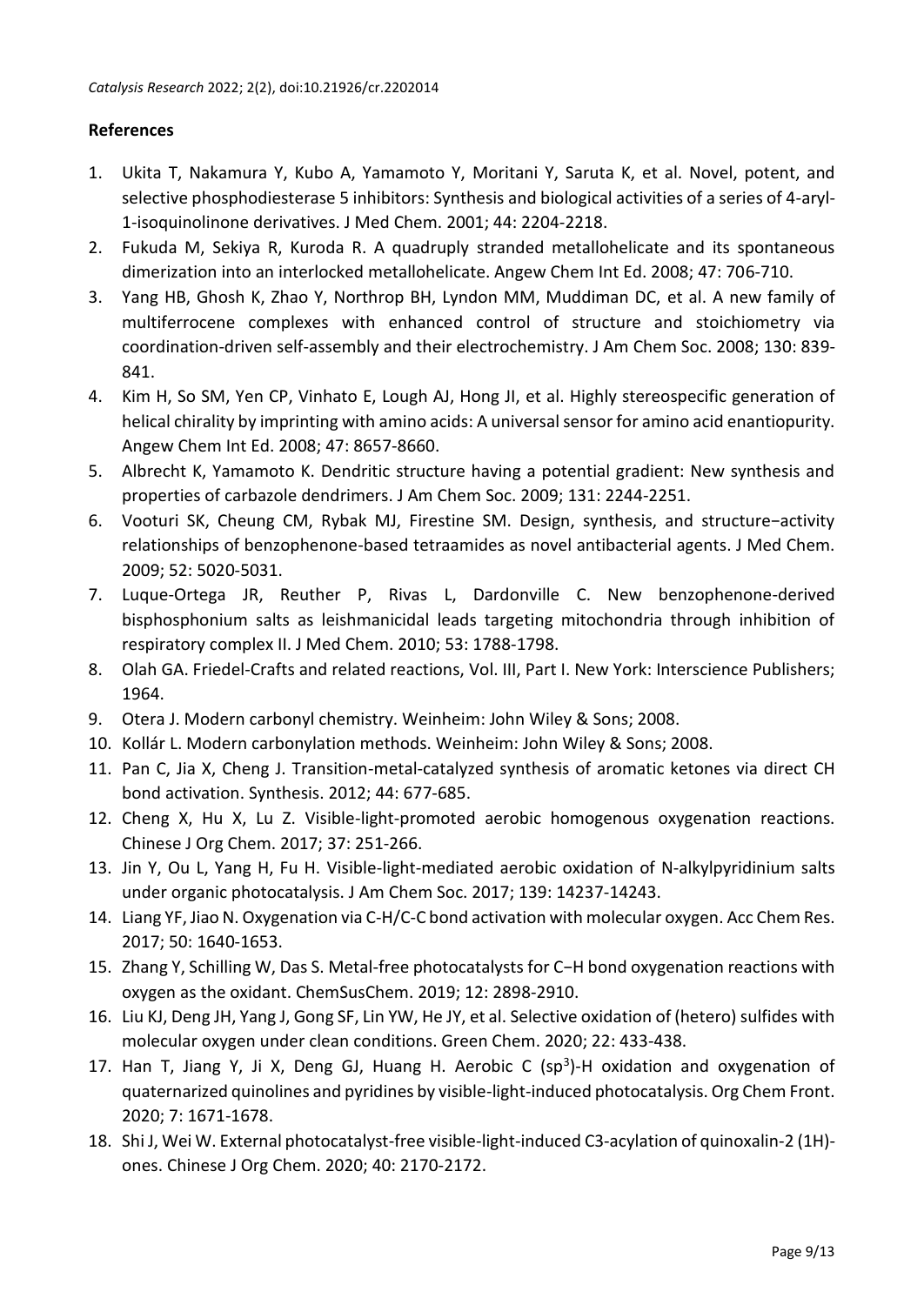- 19. Xu Y, Yang Z, Hu J, Yan J. A new method for the benzylic oxidation of alkylarenes catalyzed by hypervalent iodine (III). Synthesis. 2013; 45: 370-374.
- 20. Zhou Y, Long J, Li Y. Ni-based catalysts derived from a metal-organic framework for selective oxidation of alkanes. Chinese J Catal. 2016; 37: 955-962.
- 21. Hossain MM, Shyu SG. Biphasic copper-catalyzed C-H bond activation of arylalkanes to ketones with tert-butyl hydroperoxide in water at room temperature. Tetrahedron. 2016; 72: 4252- 4257.
- 22. Tu DH, Li Y, Li J, Gu YJ, Wang B, Liu ZT, et al. Selective oxidation of arylalkanes with N-Graphitic-Modified cobalt nanoparticles in water. Catal Commun. 2017; 97: 130-133.
- 23. Arafa WA. Sonochemical preparation of dipicolinamide mn-complexes and their application as catalysts towards sono-synthesis of ketones. J Heterocycl Chem. 2019; 56: 1403-1412.
- 24. Pandey AM, Agalave SG, Vinod CP, Gnanaprakasam B. MnO<sub>2</sub>@Fe<sub>3</sub>O<sub>4</sub> magnetic nanoparticles as efficient and recyclable heterogeneous catalyst for Benzylic sp<sup>3</sup> C−H oxidation. Chem Asian J. 2019; 14: 3414-3423.
- 25. Yu H, Zhao Q, Wei Z, Wu Z, Li Q, Han S, et al. Iron-catalyzed oxidative functionalization of C (sp<sup>3</sup>)-H bonds under bromide-synergized mild conditions. Chem Commun. 2019; 55: 7840-7843.
- 26. Lubov DP, Talsi EP, Bryliakov KP. Methods for selective benzylic C-H oxofunctionalization of organic compounds. Russ Chem Rev. 2020; 89: 587-628.
- 27. Oliva M, Coppola GA, Van der Eycken EV, Sharma UK. Photochemical and electrochemical strategies towards benzylic C−H functionalization: A recent update. Adv Synth Catal. 2021; 363: 1810-1834.
- 28. Lü XF, Du YX, Mele G, Li J, Ni WK, Zhao YG. Impact of metalloporphyrin-based porous coordination polymers on catalytic activities for the oxidation of alkylbenzene. Appl Organomet Chem. 2020; 34: e5501.
- 29. Mohammadpour P, Safaei E. Catalytic C-H aerobic and oxidant-induced oxidation of alkylbenzenes (including toluene derivatives) over VO<sup>2+</sup> immobilized on core-shell Fe<sub>3</sub>O<sub>4</sub>@SiO<sub>2</sub> at room temperature in water. RSC Adv. 2020; 10: 23543-23553.
- 30. Wang Y, Li P, Wang J, Liu Z, Wang Y, Lu Y, et al. Visible-light photocatalytic selective oxidation of C (sp<sup>3</sup>)-H bonds by anion-cation dual-metal-site nanoscale localized carbon nitride. Catal Sci Technol. 2021; 11: 4429-4438.
- 31. Clark JH. Green chemistry: Challenges and opportunities. Green Chem. 1999; 1: 1-8.
- 32. Schilling W, Riemer D, Zhang Y, Hatami N, Das S. Metal-free catalyst for visible-light-induced oxidation of unactivated alcohols using air/oxygen as an oxidant. ACS Catal. 2018; 8: 5425-5430.
- 33. Urgoitia G, Maiztegi A, SanMartin R, Herrero MT, Dominguez E. Aerobic oxidation at benzylic positions catalyzed by a simple Pd(OAc)<sub>2</sub>/bis-triazole system. RSC Adv. 2015; 5: 103210-103217.
- 34. Patil RD, Fuchs B, Taha N, Sasson Y. Solvent-free and selective autooxidation of alkylbenzenes catalyzed by Co/NHPI under phase transfer conditions. ChemistrySelect. 2016; 1: 3791-3796.
- 35. Rezaeifard A, Khoshyan A, Jafarpour M, Pourtahmasb M. Selective aerobic benzylic C-H oxidation co-catalyzed by N-hydroxyphthalimide and Keplerate  ${M_0}$ <sub>72</sub>V<sub>30</sub>} nanocluster. RSC Adv. 2017; 7: 15754-15761.
- 36. Shing KP, Cao B, Liu Y, Lee HK, Li MD, Phillips DL, et al. Arylruthenium (III) porphyrin-catalyzed C-H oxidation and epoxidation at room temperature and  $[Ru^V(Por)(O)(Ph)]$  intermediate by spectroscopic analysis and density functional theory calculations. J Am Chem Soc. 2018; 140: 7032-7042.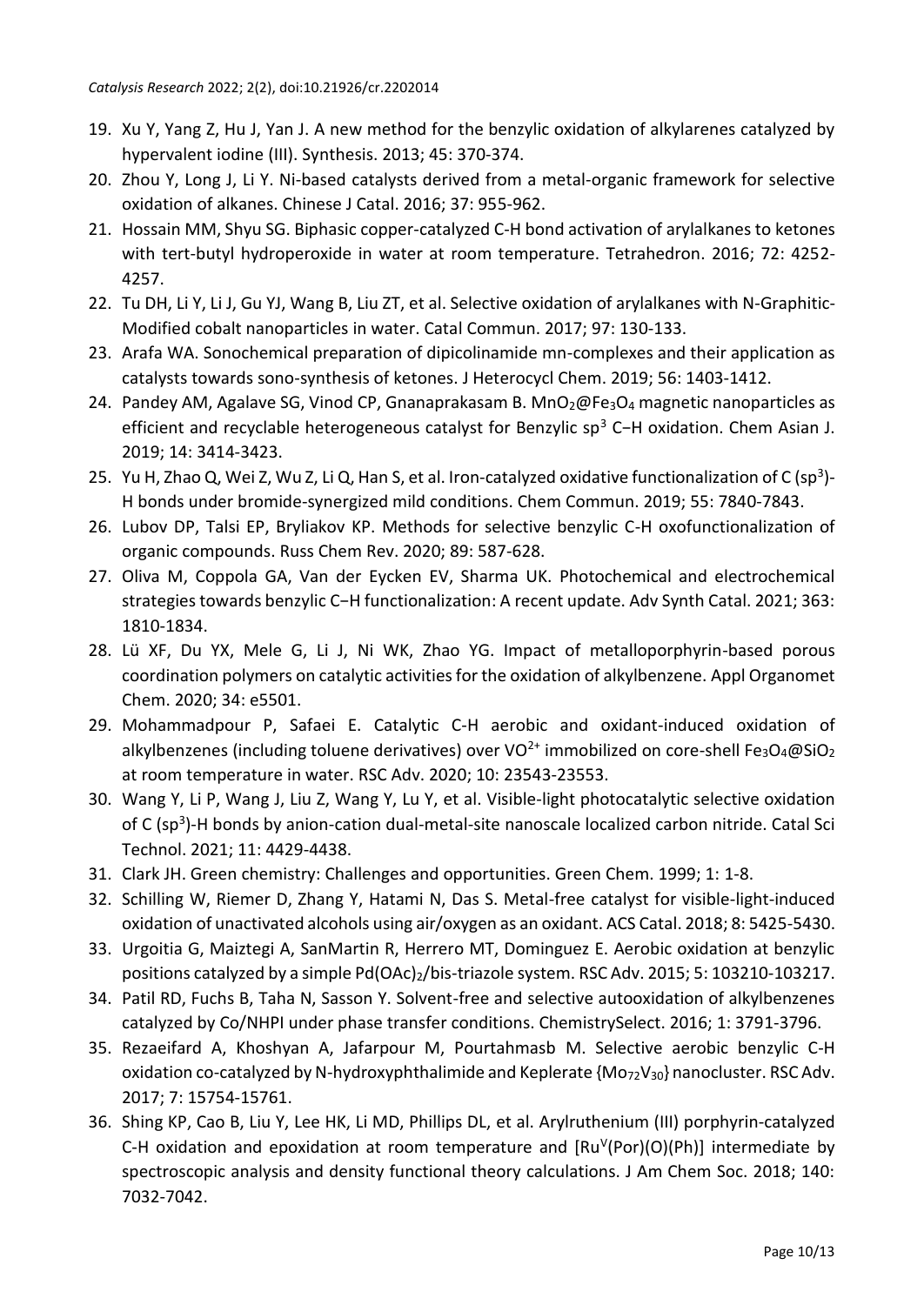- 37. Tavallaei H, Jafarpour M, Feizpour F, Rezaeifard A, Farrokhi A. A cooperative effect in a novel bimetallic Mo-V nanocomplex catalyzed selective aerobic C-H oxidation. ACS Omega. 2019; 4: 3601-3610.
- 38. Chandra B, De P, Gupta SS. Selective oxygenation of unactivated C-H bonds by dioxygen via the autocatalytic formation of oxoiron(v) species. Chem Commun. 2020; 56: 8484-8487.
- 39. Li Z, Zhang Y, Li K, Zhou Z, Zha Z, Wang Z. Selective electrochemical oxidation of aromatic hydrocarbons and preparation of mono/multi-carbonyl compounds. Sci China Chem. 2021; 64: 2134-2141.
- 40. Mahyari M, Laeini MS, Shaabani A. Aqueous aerobic oxidation of alkyl arenes and alcohols catalyzed by copper (II) phthalocyanine supported on three-dimensional nitrogen-doped graphene at room temperature. Chem Commun. 2014; 50: 7855-7857.
- 41. Jafarpour M, Rezaeifard A, Yasinzadeh V, Kargar H. Starch-coated maghemite nanoparticles functionalized by a novel cobalt Schiff base complex catalyzes selective aerobic benzylic C-H oxidation. RSC Adv. 2015; 5: 38460-38469.
- 42. Jafarpour M, Feizpour F, Rezaeifard A. Aerobic benzylic C-H oxidation catalyzed by a titaniabased organic-inorganic nanohybrid. RSC Adv. 2016; 6: 54649-54660.
- 43. Li S, Zhang L, Jie S, Liu Z. In situ synthesis of highly dispersed Co-N-C catalysts with carboncoated sandwich structures based on defect anchoring. New J Chem. 2020; 44: 5404-5409.
- 44. Mahmoudi B, Rostami A, Kazemnejadi M, Hamah-Ameen BA. Catalytic oxidation of alcohols and alkyl benzenes to carbonyls using Fe<sub>3</sub>O<sub>4</sub>@SiO<sub>2</sub>@(TEMPO)-co-(Chlorophyll-Co III) as a bifunctional, self-co-oxidant nanocatalyst. Green Chem. 2020; 22: 6600-6613.
- 45. Prier CK, Rankic DA, MacMillan DW. Visible light photoredox catalysis with transition metal complexes: applications in organic synthesis. Chem Rev. 2013; 113: 5322-5363.
- 46. Hopkinson MN, Tlahuext-Aca A, Glorius F. Merging visible light photoredox and gold catalysis. Acc Chem Res. 2016; 49: 2261-2272.
- 47. Skubi KL, Blum TR, Yoon TP. Dual catalysis strategies in photochemical synthesis. Chem Rev. 2016; 116: 10035-10074.
- 48. Karkas MD, Porco Jr JA, Stephenson CR. Photochemical approaches to complex chemotypes: Applications in natural product synthesis. Chem Rev. 2016; 116: 9683-9747.
- 49. Ravelli D, Protti S, Fagnoni M. Carbon-carbon bond forming reactions via photogenerated intermediates. Chem Rev. 2016; 116: 9850-9913.
- 50. Twilton J, Le CC, Zhang P, Shaw MH, Evans RW, MacMillan DW. The merger of transition metal and photocatalysis. Nat Rev Chem. 2017; 1: 0052.
- 51. Sideri IK, Voutyritsa E, Kokotos CG. Photoorganocatalysis, small organic molecules and light in the service of organic synthesis: The awakening of a sleeping giant. Org Biomol Chem. 2018; 16: 4596-4614.
- 52. Marzo L, Pagire SK, Reiser O, König B. Visible-light photocatalysis: Does it make a difference in organic synthesis? Angew Chem Int Ed. 2018; 57: 10034-10072.
- 53. Rigotti T, Alemán J. Visible light photocatalysis-from racemic to asymmetric activation strategies. Chem Commun. 2020; 56: 11169-11190.
- 54. Cannalire R, Pelliccia S, Sancineto L, Novellino E, Tron GC, Giustiniano M. Visible light photocatalysis in the late-stage functionalization of pharmaceutically relevant compounds. Chem Soc Rev. 2021; 50: 766-897.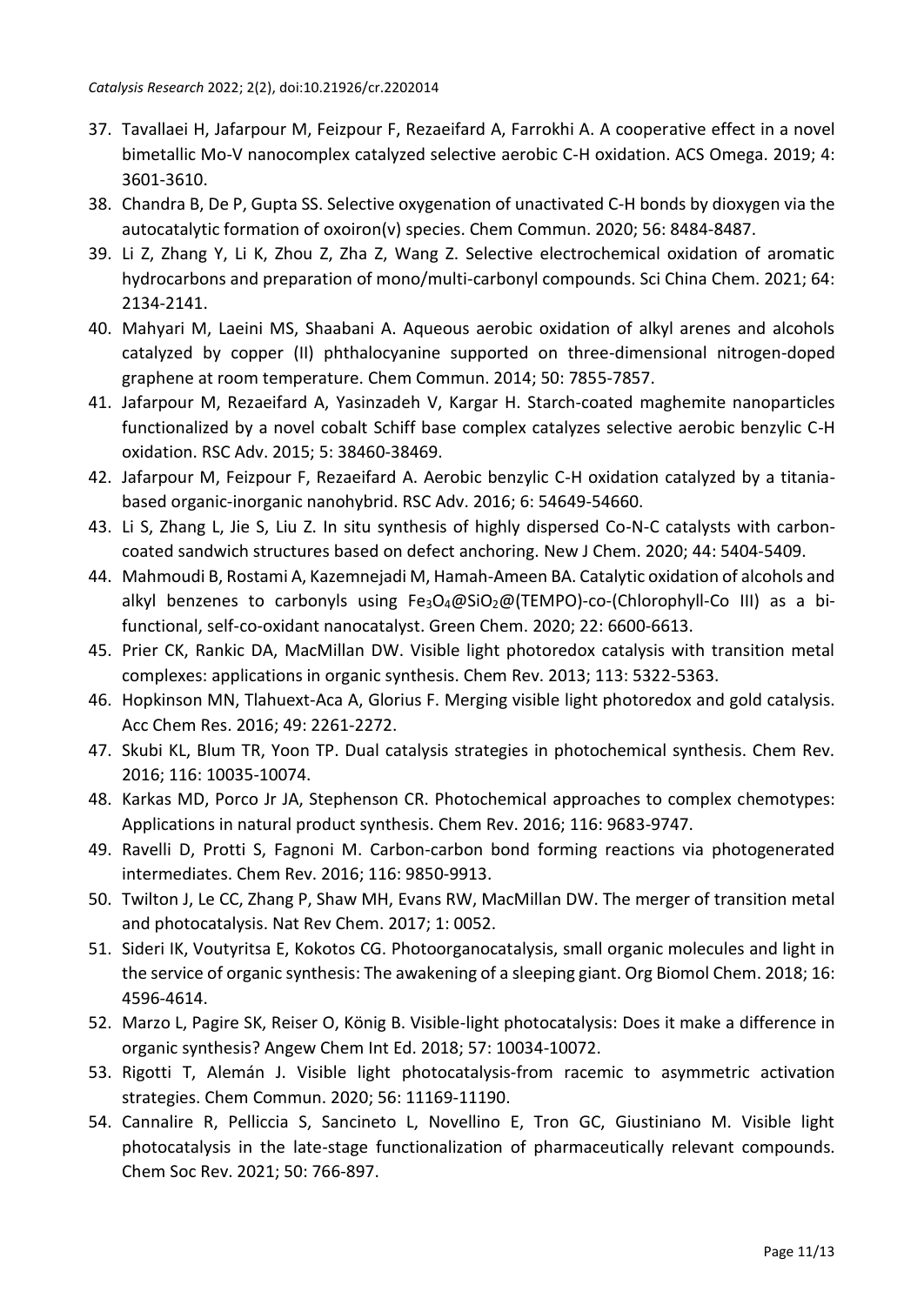- 55. Zhang X, Zhu P, Zhang R, Li X, Yao T. Visible-light-induced decarboxylative cyclization of 2 alkenylarylisocyanides with α-oxocarboxylic acids: Access to 2-acylindoles. J Org Chem. 2020; 85: 9503-9513.
- 56. Singh S, Roy VJ, Dagar N, Sen PP, Roy SR. Photocatalysis in dual catalysis systems for carbonnitrogen bond formation. Adv Synth Catal. 2021; 363: 937-979.
- 57. Xie P, Shi S, Hu X, Xue C, Du D. Sunlight photocatalytic synthesis of aryl hydrazides by decatungstate-promoted acylation under room temperature. ChemistrySelect. 2021; 6: 3922- 3925.
- 58. Hosseini-Sarvari M, Akrami Z. Visible-light assisted of nano Ni/g-C<sub>3</sub>N<sub>4</sub> with efficient photocatalytic activity and stability for selective aerobic C−H activation and epoxidation. J Organomet Chem. 2020; 928: 121549-121560.
- 59. Hosseini-Sarvari M, Dehghani A. Visible-light-driven photochemical activity of ternary Ag/AgBr/TiO<sub>2</sub> nanotubes for oxidation C(sp<sup>3</sup>)-H and C(sp<sup>2</sup>)-H bonds. New J Chem. 2020; 44: 16776-16785.
- 60. Li S, Zhu B, Lee R, Qiao B, Jiang Z. Visible light-induced selective aerobic oxidative transposition of vinyl halides using a tetrahalogenoferrate (III) complex catalyst. Org Chem Front. 2018; 5: 380-385.
- 61. Zhu X, Liu Y, Liu C, Yang H, Fu H. Light and oxygen-enabled sodium trifluoromethanesulfinatemediated selective oxidation of C-H bonds. Green Chem. 2020; 22: 4357-4363.
- 62. Mardani A, Kazemi F, Kaboudin B. Photo-tunable oxidation of toluene and its derivatives catalyzed by TBATB. J Photochem Photobiol A. 2021; 414: 113301.
- 63. Uygur M, Kuhlmann JH, Pérez-Aguilar MC, Piekarski DG, Mancheño OG. Metal-and additive-free C-H oxygenation of alkylarenes by visible-light photoredox catalysis. Green Chem. 2021; 23: 3392-3399.
- 64. Xie P, Xue C, Luo J, Shi S, Du D. Decatungstate-mediated solar photooxidative cleavage of C [double bond, length as m-dash] C bonds using air as an oxidant in water. Green Chem. 2021; 23: 5936-5943.
- 65. Xie P, Xue C, Du D, Shi S. Photo-induced oxidative cleavage of C-C double bonds for the synthesis of biaryl methanone via CeCl<sup>3</sup> catalysis. Org Biomol Chem. 2021; 19: 6781-6785.
- 66. Xie P, Xue C, Shi S, Du D. Visible-light-driven selective air-oxygenation of C−H bond via CeCl<sup>3</sup> Catalysis in water. ChemSusChem. 2021; 14: 2689-2693.
- 67. Huang W, Ma BC, Lu H, Li R, Wang L, Landfester K, et al. Visible-light-promoted selective oxidation of alcohols using a covalent triazine framework. ACS Catal. 2017; 7: 5438-5442.
- 68. Kollmann J, Zhang Y, Schilling W, Zhang T, Riemer D, Das S. A simple ketone as an efficient metalfree catalyst for visible-light-mediated Diels-Alder and Aza-Diels-Alder reactions. Green Chem. 2019; 21: 1916-1920.
- 69. Schilling W, Zhang Y, Riemer D, Das S. Visible-light-mediated dearomatisation of indoles and pyrroles to pharmaceuticals and pesticides. Chem Eur J. 2020; 26: 390-395.
- 70. Schilling W, Zhang Y, Sahoo PK, Sarkar SK, Gandhi S, Roesky HW, et al. Nature inspired singlet oxygen generation to access α-amino carbonyl compounds via 1, 2-acyl migration. Green Chem. 2021; 23: 379-387.
- 71. Zhang Y, Riemer D, Schilling W, Kollmann J, Das S. Visible-light-mediated efficient metal-free catalyst for α-oxygenation of tertiary amines to amides. ACS Catal. 2018; 8: 6659-6664.